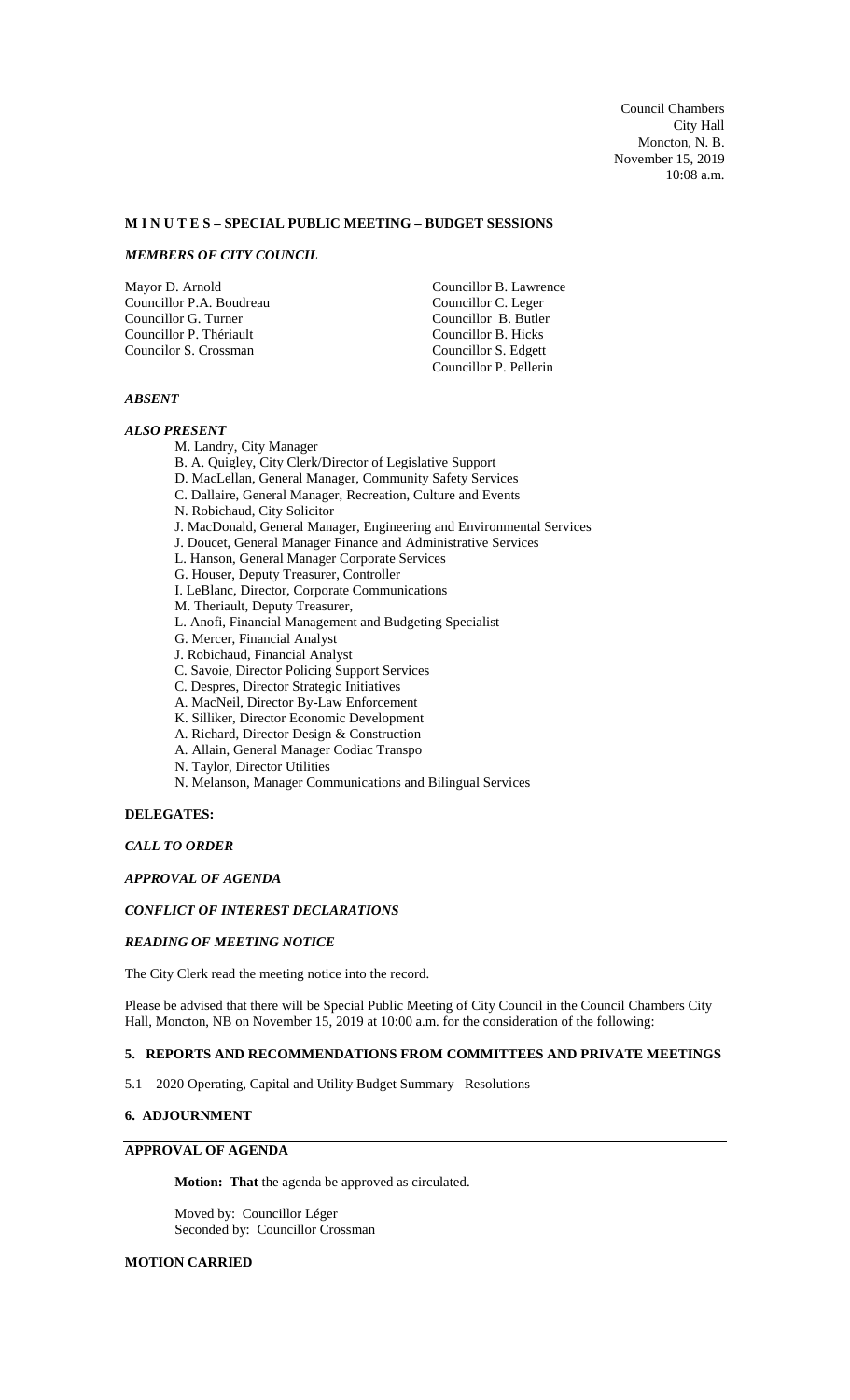## **CONFLICT OF INTEREST DECLARATIONS**

*None declared*

### **5. REPORTS AND RECOMMENDATIONS FROM COMMITTEES AND PRIVATE MEETINGS/ RAPPORTS ET RECOMMANDATIONS DES COMITÉS ET RÉUNIONS À HUIS CLOS**

5.1 **Recommendation** – Special Committee of the Whole – November 13, 2019

**Motion:** That the additional transit service for Caledonia Industrial Park/Costco/Moncton High School, as included in the budget information by Codiac Transpo as a level 2 (ongoing annual operating cost) at a cost of \$78,840, as well as stat holidays routes service (6 routes, 3 holidays) at a level 2 (ongoing annual operating cost) at a cost of \$23,550 be initiated in 2020 with a total additional annual operating budget cost of \$102,390 and that administration bring forward options to fund this service.

Moved: Councillor Crossman Seconded: Councillor Thériault

#### **Background / Summary**

Three new level 2 transit funding requests were discussed during preparation of the 2020 operating budget but, based on funding availability, not included in the 2020 Operating Budget (see page 35 of the Budget Document).

These are listed in priority order, based on growing ridership and transit revenue:

- 1) Merging bus routes 51 Green and 52 Blue to eliminate the transfer requirements for passengers travelling on Mountain Road and Main St, Moncton, at a net cost of \$70,000.
- 2) Adding a bus route to serve Caledonia Industrial Park/Costco/Moncton High school at a net cost of \$78, 840.
- 3) Providing bus service on three statutory holidays on six bus routes at a net cost of \$23,550.

#### **Merging Bus Routes 51 Green and 52 Blue:**

The key to growing ridership is providing good frequency of service and as few transfers as possible. This moves riders as efficiently as possible and allows transit to compete effectively with a car culture. Merging bus routes 51 Green and 52 Blue would eliminate the transfer requirements for passengers travelling on Mountain Road and Main Street, Moncton. These routes already have good frequency. The combination of good frequency and no transfers will significantly help to grow ridership and revenues on these routes.

## **Caledonia/Costco/Moncton High School:**

Caledonia Industrial Park's current transit service includes six trips weekdays, and reduced service on Saturdays and Sundays. The bus route offers service frequency on an hourly basis currently.

To improve service, Transit administration propose adding up to 6 additional transit trips in Caledonia Industrial Park and three new trips to serve Moncton High, Costco areas, with one bus. The focus is on improving weekday transit service by offering additional early morning and late afternoon trips to attract customers who take the bus daily to get to and from work. The intent is to provide a new #66 Caledonia bus schedule to meet the requests of the employers. Employers such as HCL Axon Technologies, National Tire Distributors Canada, and IGT have advocated for increased transit service to Caledonia Industrial Park. In addition to these current passengers, there are also transit customers at the Kent Distribution Centre and Pinetree Village. Costco employees, Royal Oaks clubhouse employees as well as Moncton High School students would also benefit from an increased transit service to this area of the City.

Currently, 2019 average passenger weekday estimates on Route #66 Caledonia are 118 passengers daily, this is up from 2018's weekday average of 90 passengers. Between June and October 2019, the counts have ranged from 118 to 140 passengers transported on the six service trips currently offered. Increased employment activity in Caledonia Industrial Park is aiding transit passenger growth opportunities.

#### **Bus Service on Three Statutory Holidays on Six Bus Routes**

Statutory holiday service has been requested by a few existing transit passengers to access community events held on holidays. Based on transit administration records, the number of requests is low with approximately 3-4 citizen requests on this subject received annually. Provision of new holiday service would be a community service initiative but it is not anticipated that it will provide financial or ridership growth benefits.

#### **Financial Impact:**

In regard to the level 2 requests, Transit Administration is not in a position to remove other service or reduce funding in other areas without impacting service to finance these service enhancements with-in existing budgets. In addition, from a Corporate Administration perspective, significant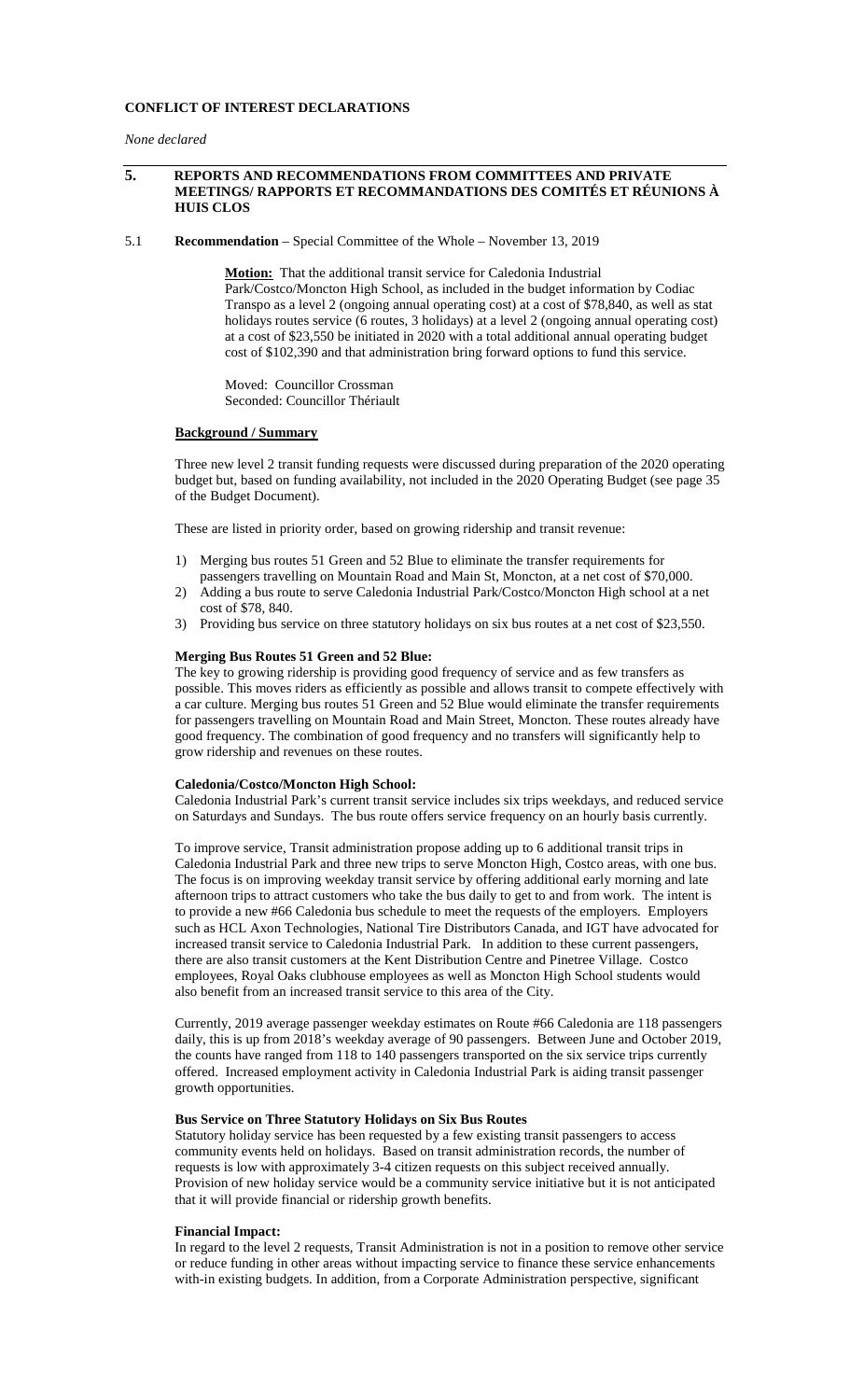time was spent in preparing and prioritizing the proposed 2020 operating budget and level 2 and 3 budget requests. During those discussions, Administration recommended a small number of level 2 and level 3 requests to meet the budget requirements based on funding availability. An additional review of the proposed 2020 budget, as a result of this motion, has not identified any additional sources of funding that would allow this motion to occur without reducing other services.

#### **Moving Forward:**

Administration recommends that the City of Moncton continue to pursue, with other municipalities that provide transit service and the Province of New Brunswick, the concept of exempting local government transit facilities from the provincial portion of property tax. (please see the relevant page from the "Sustaining Saint John – A Three Part Plan" dated August 2019 that outlines this concept). If and when implemented, this initiative would create approximately \$200,000 in savings in the Codiac Transpo budget. Once this is confirmed, Administration will bring forward funding Codiac Transpo priorities with the available funding (merging Bus Routes 51 Green and 52 Blue and improving Caledonia Industrial Park's current transit service) to City Council as a recommendation.

Administration recommends the following motion:

**Motion: That** Moncton City Council direct administration to continue working with Saint John, Fredericton and Miramichi to advocate to the Province of New Brunswick, the concept of exempting local government transit facilities from the provincial portion of property tax and consider reinvesting these savings in merging Bus Routes 51 Green and 52 Blue and improving Caledonia Industrial Park's current transit service.

Councillor Pellerin suggested that with the new implementation of the new Destination Market levy, could Council reduce that portion of the budget to cover the original motion. In response, Mr. Landry indicated that the destination marketing levy is in place; however, still working with partners and government as to how these funds will be allocated. There is still some work to be done on this endeavour.

Councillor Turner requested that perhaps the recommendation include holiday service.

Deputy Mayor Boudreau cautioned to that by accepting the first motion on the floor, as he fears it will hinder negotiations with the Province on the taxation of transit facilities.

The City Manager reiterated to Council that once the Provincial Government makes their decision on the transit facilities taxation, a detailed report would be brought back to Council for consideration for upgrades to routes for Codiac Transpo.

Councillor Crossman advised that he stands behind his original motion to have bus service Caledonia, Moncton High School and Costco area, as well as providing holiday bus service. He strongly feels that the City could afford, as it has \$750,000 for the Jeux de la Francophonie sitting in a reserve. City Manager indicated that there actually is money's in reserves collecting interest. He mentioned that several potential future items have been potentially earmarked for these funds. It is noted it would not be wise to utilize a onetime reserve fund to fund an on-going expense. Councillor Crossman will not vote for administration's recommendation.

Councillor Hicks expressed his concern of not approving Councillors Crossman and Thériault's motion, as there is a definite need for transit in that area. He also noted that the service out Saint George to the call centers needs improvement.

Councillor Léger suggested that continue to negotiate with the province on the tax exemption for transit facilities, and if nothing seems to be moving, that administration come back to Council no later than Summer 2020 to find a solution to offer transit service to the area.

Councillor Thériault reminded Council and administration that the strategic plan for the City of Moncton is to be a green city.

Councillor Pellerin also feels that there are funds to cover the requested new service.

The City Manager once again reiterated that should Council approve the original motion, that this would be an on-going cost. If the tax exemption does not come to fruition, it will be an on-going expense for the City to budget.

Councillor Edgett indicated that she will not be supporting the motion, as by approving the motion, administration would have to go back and find these monies from another department/service.

Councillor Turner advised Council that the City of Saint John offers transit service on Stat holidays.

City Manager advised that if the motion does pass, Codiac Transit will most likely have to cut services to another route.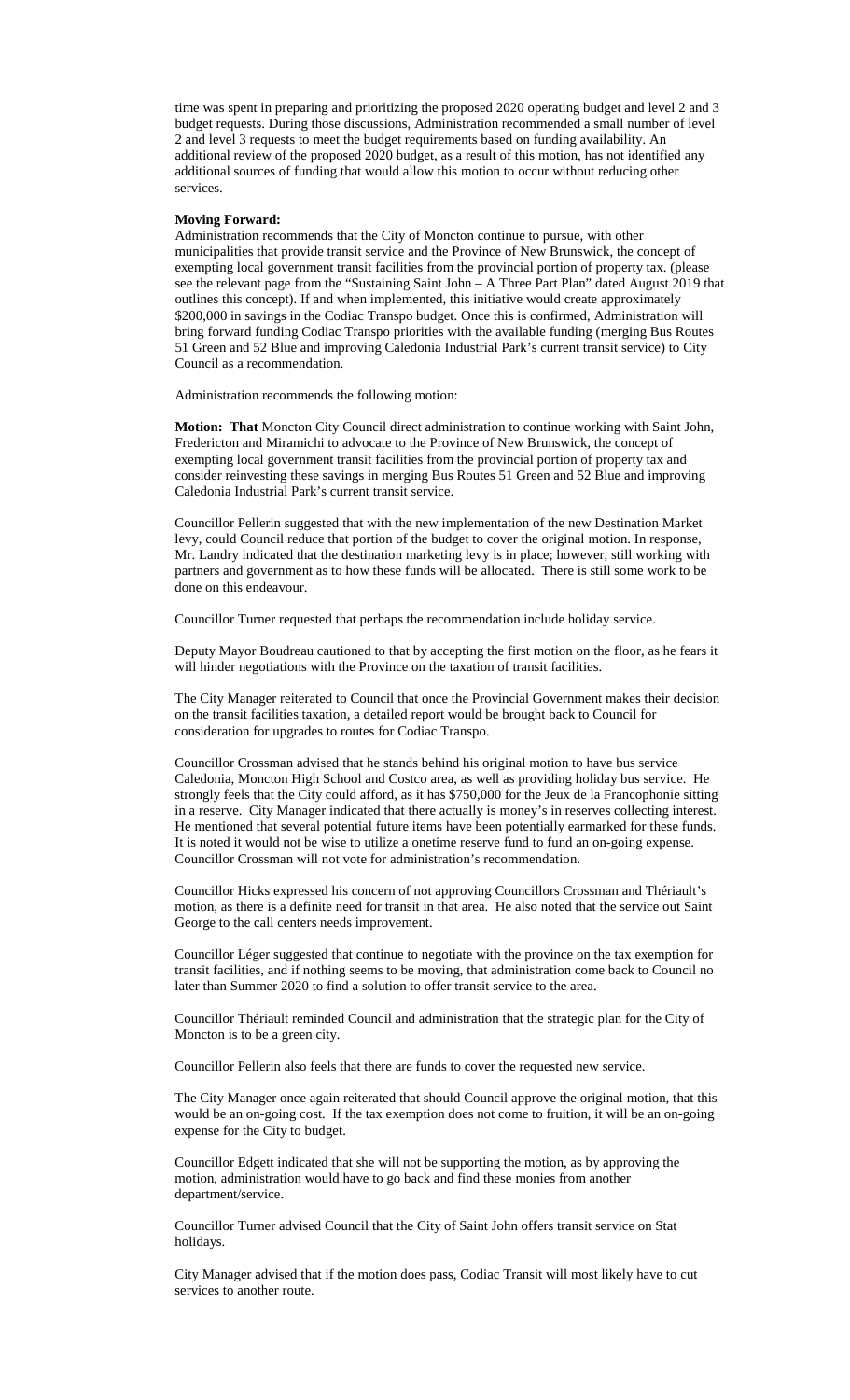Councillor Hicks feels that the budget has enough surplus to cover these costs.

Council voted for the original motion brought to the floor by Councillors Crossman and Thériault, and did not consider administration's motion.

## **MOTION CARRIED**

*Nay: Councillor Edgett Councillor Lawrence Mayor Arnold Councillor Léger Deputy Mayor Boudreau*

5.2 **2020** Operating, Capital and Utility Budget Summary – Final Resolutions

### **Operating Budget 2020-2022**

**Motion: That** Council adopt the 2020-2022 General Fund Operating budget and approve the City of Moncton General Fund Operating Budget for 2020 in principle.

Moved by: Councillor Butler Seconded by: Councillor Theriault

#### **Background / Summary**

For the 2020 Budget Year, the overall general operating budget key details are as follows:

Revenue

- Property tax rate remained at 1.6497 (no increase)
- The assessment base growth was set at 2.5% for the budget process based on best information available at this time

#### Expenses

- Wages continue to grow at in accordance with labour contracts in place that generally keep in line with inflation rates
- Cost and requirements of protective services budgets continue to grow due to wage pressures and additional resource allocation

It should be noted that the final 2020 assessment figures from the Province have not been received at this time. These numbers should be made available by the end of November 2019 and any required adjustments will be completed prior to final budget approval. It is currently anticipated that the budget will be finalized at the regular Public meeting on December 2, 2019.

# **MOTION CARRIED**

## **2020 Water and Waste Water Rates**

**Motion:** That the City of Moncton 2020 Water and Waste Water Rates be approved in principle.

Moved by: Councillor Turner Seconded by: Councillor Butler

#### **Background / Summary**

As part of the presentation of the 2020-2022 Utility Operating Budget, water and waste water rates were presented for 2020 per page 77 of the budget binder.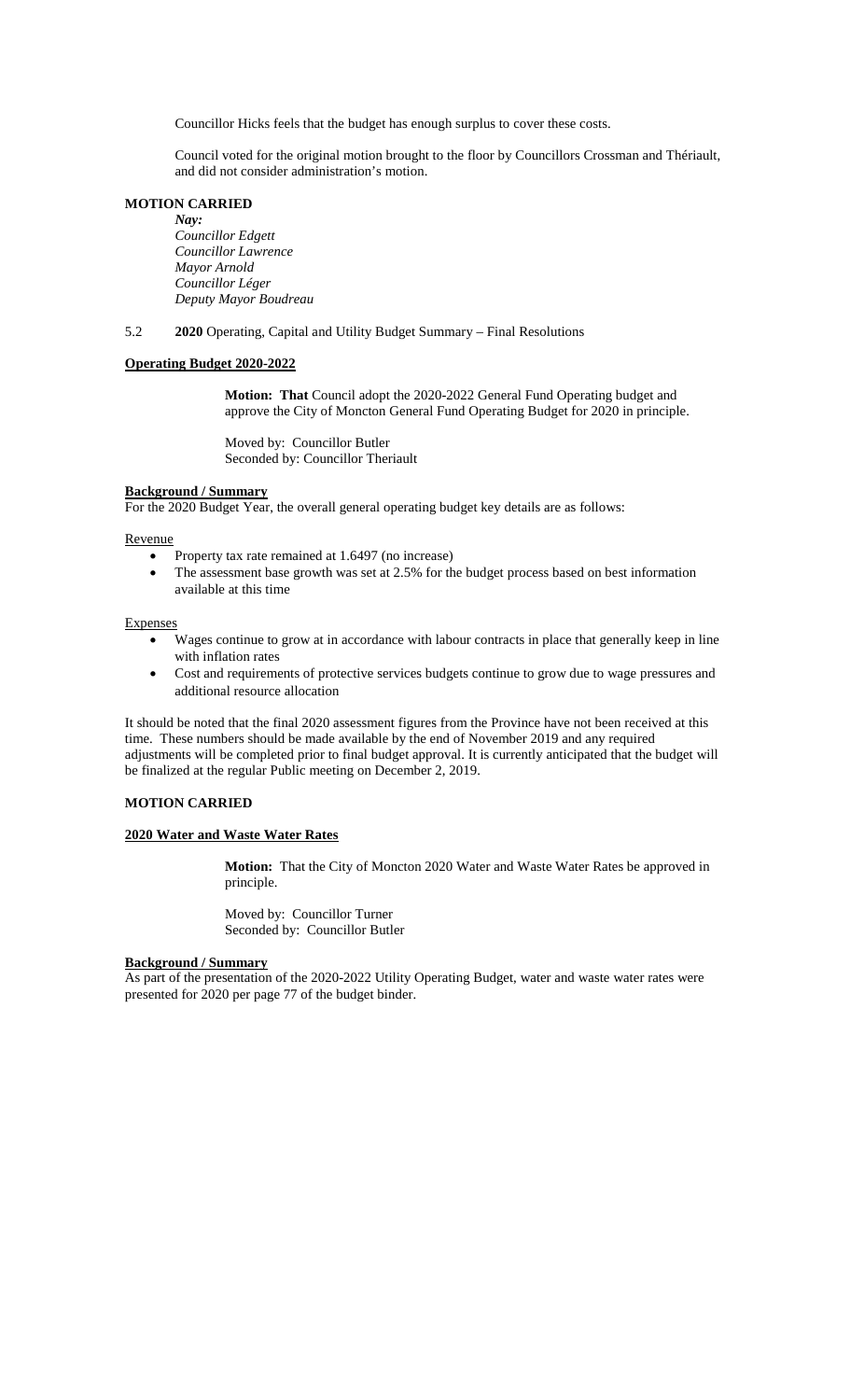| <b>SCHEDULE 21</b>                                              |                                     |                                      |  |
|-----------------------------------------------------------------|-------------------------------------|--------------------------------------|--|
| <b>CITY OF MONCTON - UTILITY (Water &amp; Wastewater) RATES</b> |                                     |                                      |  |
| Effective January 1, 2020                                       |                                     |                                      |  |
|                                                                 |                                     |                                      |  |
|                                                                 |                                     | 2020 proposed fee's                  |  |
| <b>Water Rates (Monthly Fixed Fees)</b>                         |                                     |                                      |  |
| <b>Service Size</b>                                             |                                     |                                      |  |
|                                                                 | $5/8"$ - 3/4"*                      | \$15.53* monthly (\$46.59 quarterly) |  |
|                                                                 | 1"                                  | \$<br>38.83                          |  |
|                                                                 | 11/2"                               | \$<br>62.13                          |  |
|                                                                 | 2"                                  | \$<br>77.66                          |  |
|                                                                 | 3"                                  | \$<br>170.85                         |  |
|                                                                 | 4"                                  | \$<br>217.44                         |  |
|                                                                 | 6"                                  | \$<br>326.16                         |  |
|                                                                 | 8" or Greater                       | \$<br>450.42                         |  |
|                                                                 |                                     |                                      |  |
|                                                                 | $0 - 1,200$ m <sup>3</sup>          | 1.534/m <sup>3</sup>                 |  |
|                                                                 | $> 1,200$ m <sup>3</sup> +          | 0.997/m <sup>3</sup>                 |  |
|                                                                 |                                     |                                      |  |
| <b>Wastewater (Monthly Fixed Fees)</b>                          |                                     |                                      |  |
| <b>Service Size</b>                                             |                                     |                                      |  |
|                                                                 | $5/8" - 3/4"$                       | \$9.46* monthly (\$28.38 quarterly)  |  |
|                                                                 | 1"                                  | \$<br>23.65                          |  |
|                                                                 | 11/2"                               | \$<br>37.85                          |  |
|                                                                 | 2"                                  | \$<br>47.31                          |  |
|                                                                 | 3"                                  | \$<br>104.08                         |  |
|                                                                 | 4"                                  | \$<br>132.46                         |  |
|                                                                 | 6"                                  | \$<br>198.69                         |  |
|                                                                 | 8" or Greater                       | \$<br>274.38                         |  |
| <b>Residential Rates</b>                                        | <b>TransAqua Fees</b>               | \$17.50* monthly (\$52.50 quarterly) |  |
| <b>Volume Rates</b>                                             |                                     |                                      |  |
|                                                                 | Watewater $0-1,200$ m <sup>3</sup>  | 0.504/m <sup>3</sup>                 |  |
|                                                                 | Wastewater $> 1,200$ m <sup>3</sup> | 0.327/m <sup>3</sup>                 |  |
| <b>Commercial Rates</b>                                         | TransAqua 0-1,200 M <sup>3</sup>    | 0.950/m <sup>3</sup>                 |  |
|                                                                 | TransAqua > 1,200 m <sup>3</sup> +  | $0.650/m^3$                          |  |
| * Includes All Residential Users                                |                                     |                                      |  |

# **MOTION CARRIED**

### **Subject: Utility Budget 2020-2022**

**Motion:** That Council adopt the 2020-2022 Utility Fund Operating budget and approve the City of Moncton Utility Funding Operating Budget for 2020 in principle.

Moved by: Deputy Mayor Boudreau Seconded by: Councillor Edgett

### **Background / Summary**

For the 2020 Budget Year, the overall utility operating budgeted key details are as follows:

#### Revenues

- Both commercial and residential consumption remain steady and are projected to continue to hold steady with conservation offsetting areas of growth of water usage
- Based on 272 cubic meter usage per year, the average household will pay \$856 plus \$210 for TransAqua charge for total of \$1,066, up from \$1,058 in 2019 or 0.75%

#### Expenses

- Water and Wastewater expenses increased by 1.88% (including fiscal and reserves) in 2020.
- Utility Capital Budget includes future additional water treatment plant upgrades to address blue green algae concerns.

# **MOTION CARRIED**

## **Capital Budget: Five (5) Year Utility and General Fund**

**Motion:** That the 2020-2024 City of Moncton Five (5) Year Utility and General Fund Capital Budget be approved in principle.

Moved by: Councillor Léger